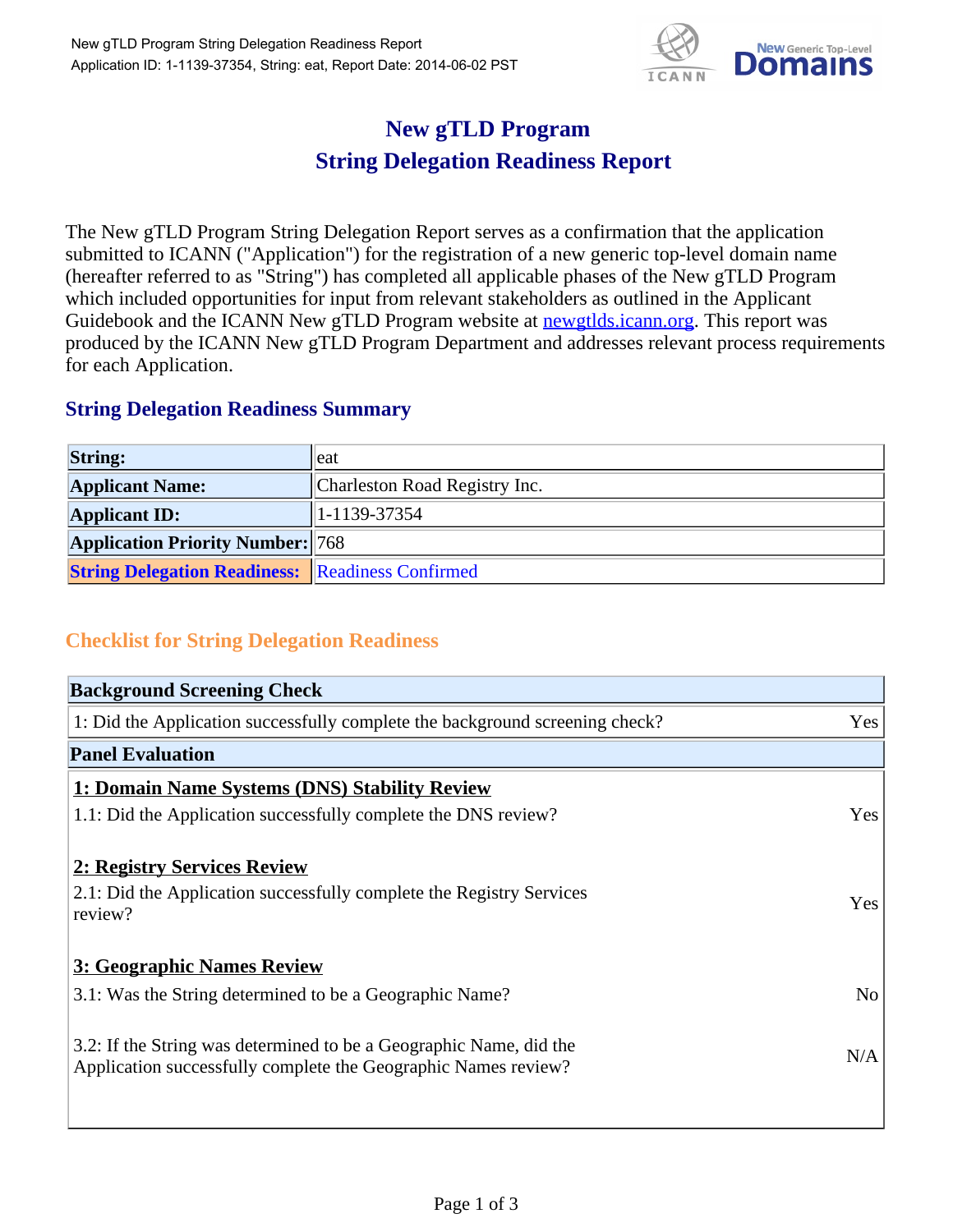

| <b>4: Financial Review</b><br>4.1: Did the Application successfully complete the Financial Capability<br>review?                                                                                                                                                                                                                                             | Yes |
|--------------------------------------------------------------------------------------------------------------------------------------------------------------------------------------------------------------------------------------------------------------------------------------------------------------------------------------------------------------|-----|
| <b>5: Technical Review</b><br>5.1: Did the Application successfully complete the Technical and<br><b>Operation Capability review?</b>                                                                                                                                                                                                                        | Yes |
| <b>6: String Similarity Review</b><br>6.1: Was the Application determined to not be confusingly similar to other<br>applied for strings, including through String Confusion Objections?                                                                                                                                                                      | Yes |
| 6.2: If the Application was determined to be confusingly similar to other<br>applied for strings, including through String Confusion Objections, did the<br>Application prevail in the string contention resolution process (CPE,<br>Auction, and/or Self-Resolution of String Contention via<br>withdrawal/termination of all other members in contention)? | N/A |

| <b>Public Comment Period</b>                                                                                                                                                                   |           |
|------------------------------------------------------------------------------------------------------------------------------------------------------------------------------------------------|-----------|
| 1: Was the public provided an opportunity to submit comments on the Application?                                                                                                               | Yes       |
| 2: Were comments for the Application considered by evaluation panels?                                                                                                                          | Yes       |
| <b>Objection Process</b>                                                                                                                                                                       |           |
| 1: Were objections filed against the Application?                                                                                                                                              | <b>No</b> |
| 2: If objections were filed against the Application, did Applicant prevail in the dispute<br>resolution proceedings for all Legal Rights, Limited Public Interest and Community<br>Objections? | N/A       |
| <b>Governmental Advisory Committee (GAC) Advice</b>                                                                                                                                            |           |
| 1: Did the GAC have an opportunity to provide advice for the Application?                                                                                                                      | Yes       |
| 2: Did the GAC provide consensus GAC advice that the String should not be approved by<br>the ICANN Board?                                                                                      | <b>No</b> |
| 3: If the GAC provided consensus GAC advice to the ICANN Board, did the ICANN Board<br>(or New gTLD Program Committee) accept the GAC advice?                                                  | N/A       |
| <b>Accountability Mechanisms</b>                                                                                                                                                               |           |
| 1: Was the Application the subject of a complaint or review through one of ICANN's<br>accountability mechanisms (Reconsideration or Independent Review)?                                       | <b>No</b> |
| 1.1: If yes, did the BGC, ICANN Board or New gTLD Program Committee determine that<br>the Application should not proceed to contracting?                                                       | N/A       |